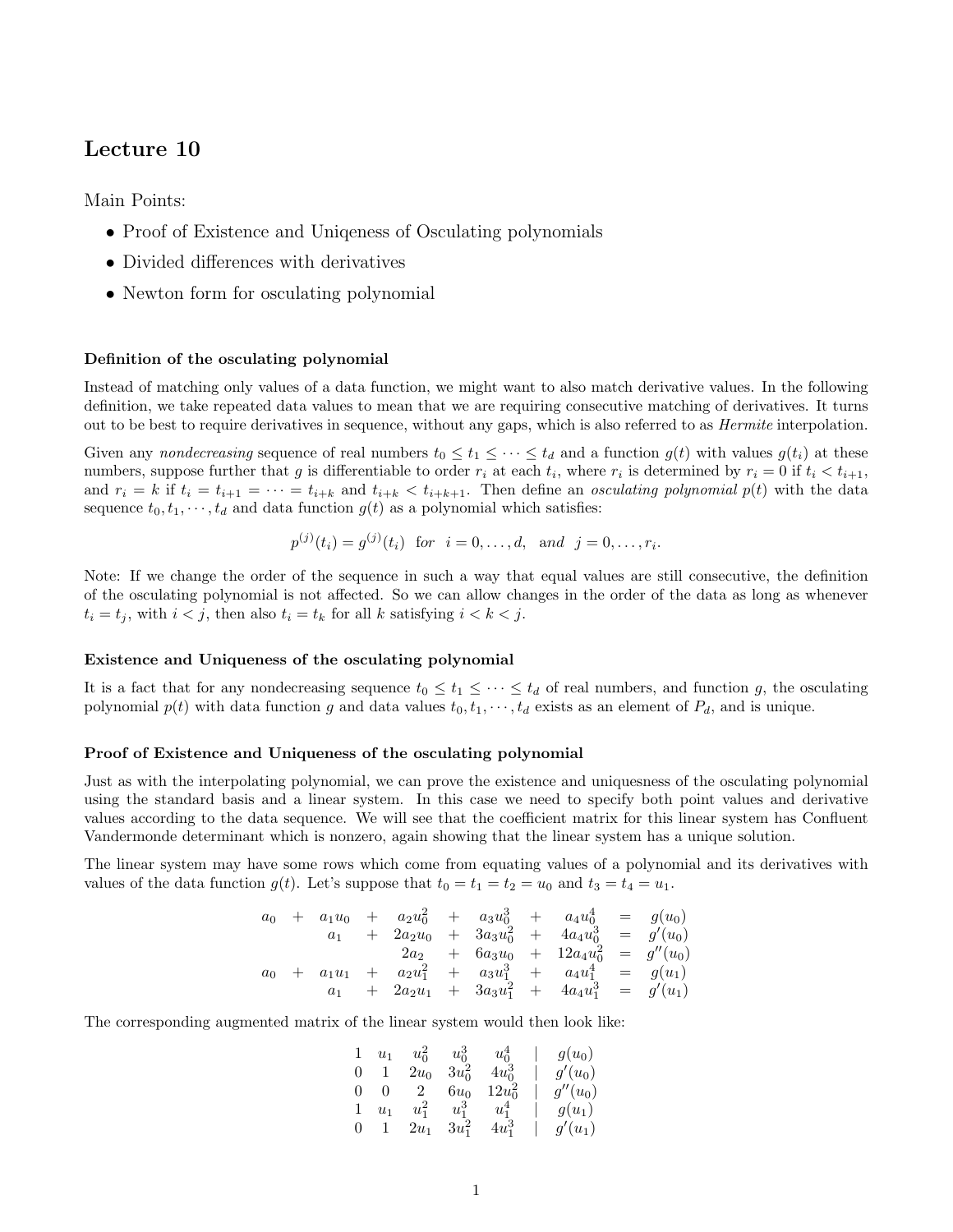As we saw earlier, Confluent Vandermonde determinants were constructed in this way, and the determinants are nonzero as long as the sequence of values are distinct. In order to keep them separate, since the  $t_i$  values are allowed to be equal in order to signify derivative matching, we can assign values  $u_0, u_1, \ldots, u_k$  to mean the distinct values appearing in the the list of data values  $t_0, \ldots, t_d$ . If each such value  $u_i$  appears with multiplicity  $m_i$  then we understand that if  $m_i = 1$  then there is only one regular Vandermonde row for  $u_i$ , and if  $m_i > 1$  then there are also some consecutive derivative rows with the value  $u_i$ . The determinant of the coefficient matrix is then nonzero by the Confluent Vandermonde product formula:

$$
D(u_0^{m_1}u_2^{m_2}\cdots u_k^{m_k}) = \prod_{1 \leq i < j \leq n} (u_j - u_i)^{m_i m_j} \prod_{i=1}^k (m_i - 1)!! \neq 0,
$$

where the double factorial means:

 $N!! = N!(N-1)!(N-2)!\cdots 2!1!.$ 

This completes the proof of existence and uniqueness of the osculating polynomial.

#### Divided Differences for the osculating polynomial

For a nondecreasing sequence  $t_0 \leq t_1 \leq \cdots \leq t_d$ , and data function g, the divided differences are defined in the same way as they were for distinct values. In particular, we define the divided difference  $[t_0, \ldots, t_d]g$  to be the coefficient of  $t^d$  in the osculating polynomial  $p(t)$  with data values  $t_0, \ldots, t_d$ , and data function  $g(t)$ .

#### Recursive formula for the Divided Differences

For a nondecreasing sequence  $t_0 \leq t_1 \leq \cdots \leq t_d$ , and function g, the divided differences are defined using the same recursion as for the interpolating polynomial. For  $t_0 < t_d$ , we have:

$$
[t_0, t_1, \dots, t_d]g = \frac{[t_1, t_2, \dots, t_d]g - [t_0, t_1, \dots, t_{d-1}]g}{t_d - t_0}, \text{ for } t_0 < t_d,
$$

and when  $t_0 = t_d$  we have:

$$
[t_0, t_1, \dots, t_d]g = \frac{g^{(d)}(t_0)}{d!} \text{ for } t_0 = t_d.
$$

#### Newton form for the osculating polynomial

The Newton form for the osculating polynomial is identical to the one used for the interpolating polynomial, but with the new interpretation of the divided differences, as indicated above.

$$
p(t) = [t_0]g + [t_0, t_1]g \cdot (t - t_0) + [t_0, t_1, t_2]g \cdot (t - t_0)(t - t_1) + \cdots + [t_0, t_1, \ldots, t_d]g \cdot (t - t_0)(t - t_1) \cdots (t - t_{d-1}).
$$

#### Special cases of the osculating polynomial

When the  $t_i$  are all distinct, the osculating polynomial reduces to the interpolating polynomial. At the other extreme, when  $t_0 = t_1 = \cdots = t_d$ , we have the Taylor polynomial:

$$
p(t) = g(t_0) + g'(t_0)(t - t_0) + \frac{g''(t_0)}{2!}(t - t_0)^2 + \dots + \frac{g^{(d)}(t_0)}{d!}(t - t_0)^d
$$

written in terms of the Taylor basis with parameter  $t_0$ .

#### Examples: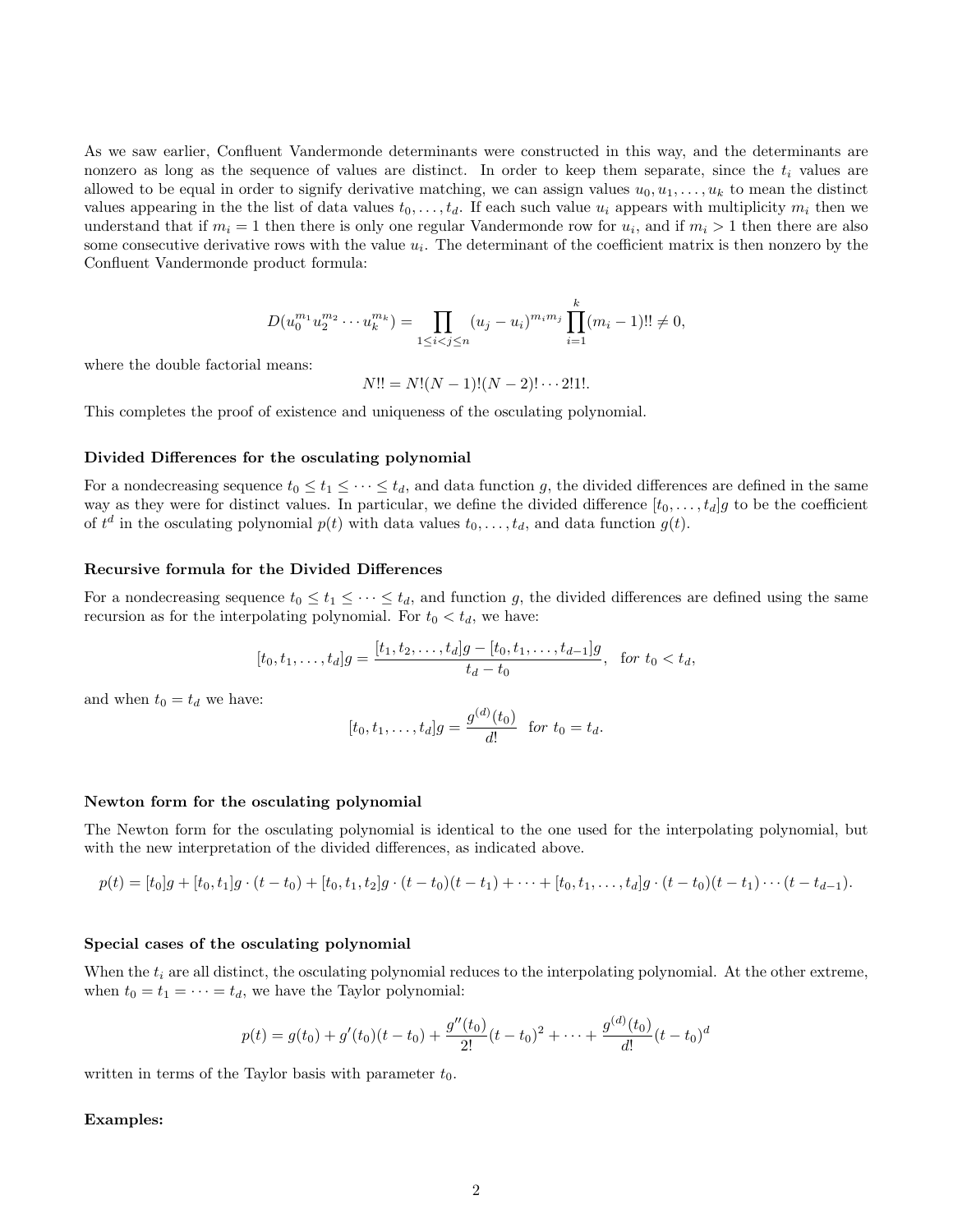• Let  $t_0 = 0$ ,  $t_1 = 0$ ,  $t_2 = 0$ ,  $t_3 = 1$ , and  $t_4 = 1$ . Find the osculating polynomial which agrees with the data function  $g(t)$  for the above data values if  $g(0) = 4$ ,  $g'(0) = 3$  and  $g''(0) = -2$ , and  $g(1) = 5$ , and  $g'(1) = -1$ .

We form the divided difference table (noting that  $\frac{g''(0)}{2!} = -1$ ):

0 4 3  $0 \quad 4 \qquad \qquad -1$ 3 −1 0 4  $-2$  1 1 0  $1 \quad 5 \quad -2$ −1 1 5

The Newton form is then

$$
p(t) = 4 + 3(t - 0) - (t - 0)^2 - (t - 0)^3 + (t - 0)^3(t - 1)
$$
  
= 4 + 3t - t<sup>2</sup> - t<sup>3</sup> + t<sup>3</sup>(t - 1)  
= 4 + 3t - t<sup>2</sup> - 2t<sup>3</sup> + t<sup>4</sup>

with derivatives:

 $p'(t) = 3 - 2t - 6t^2 + 4t^3$ , and  $p''(t) = -2 - 12t + 12t^2$ ,

which can be seen to satisfy the original conditions.

• Note that the first three conditions  $g(0) = 4$ ,  $g'(0) = 2$  and  $g''(0) = -1$ , in the previous example amount to the construction of the quadratic Taylor polynomial:

$$
p(t) = 4 + 3t - t^2.
$$

This illustrates the cumulative nature of the Newton form, since the requirement of more data simply adds more terms to the Newton form.

#### Second proof of existence of oscuating polynomial

In the second proof we again appeal to the recursive form and use induction. This time we need to verify the requirement about derivatives. The base case is the same as for interpolation:  $d = 0$ , with one data value  $t_0$ , so  $p(t) = [t_0]g = g(t_0)$  is constant. For  $d > 0$  the proof breaks into two cases:

a)  $t_0 = t_d$  (and thus for all *i*:  $t_0 = t_i = t_d$ .) b)  $t_0 < t_d$ .

In the first case we simply use the Taylor polynomial from Calculus. This conincides exactly with our definition for the osculating polynomial. This shows existence of the osculating polynomial in the first case. So now we assume  $t_0 < t_d$ .

For the induction step we assume that  $p_0(t)$  and  $p_1(t)$  are osculating polynomials with sequences  $[t_0, \ldots, t_{d-1}]$  and  $[t_1, \ldots, t_d]$  respectively. Then we form the same polynomial  $p(t)$ :

$$
p(t) = \frac{t - t_0}{t_d - t_0} p_1(t) + \frac{t_d - t}{t_d - t_0} p_0(t).
$$

According to the definition of the osculating polynomial, we now need to verify:

$$
p^{(j)}(t_i) = g^{(j)}(t_i), \ \ j = 0, \ldots, r
$$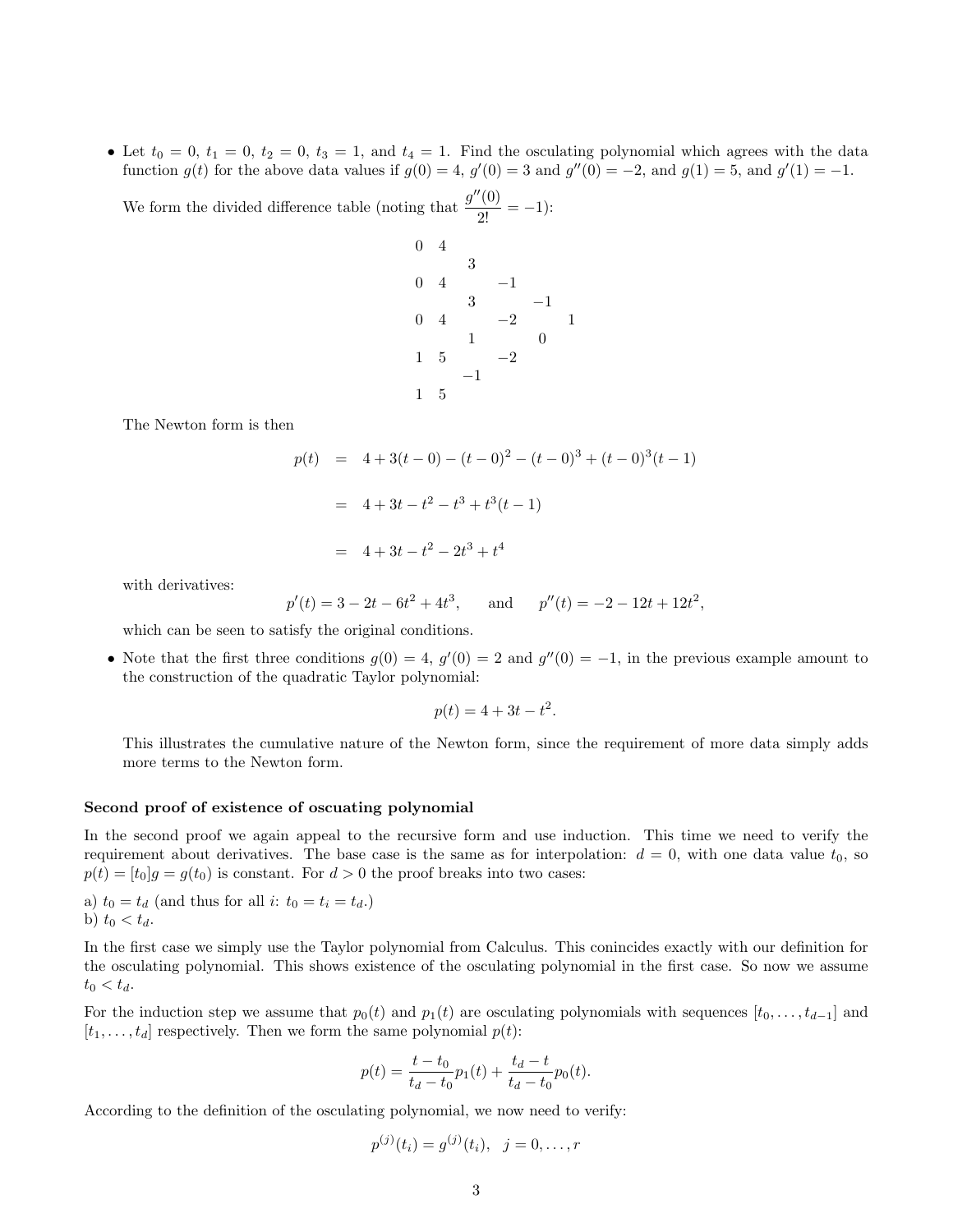whenever  $t_i = t_{i+1} = \cdots = t_{i+r}$ . In order to check this, we take some derivatives of  $p(t)$ , to get:

$$
p^{(j)}(t) = \frac{t - t_0}{t_d - t_0} p_1^{(j)}(t) + \frac{t_d - t}{t_d - t_0} p_0^{(j)}(t) + j \cdot \frac{p_1^{(j-1)}(t) - p_0^{(j-1)}(t)}{t_d - t_0}.
$$

Now to check that  $p(t)$  works, assume that we have  $t_i = t_{i+1} = \ldots = t_{i+r}$  for some i and r. Case b) from above now breaks into three cases:

i)  $t_i = t_0$ , ii)  $t_i = t_d$  and iii)  $t_0 < t_i < t_d$ 

For case i) we just plug  $t_i = t_0$  into the derivative formula  $p^{(j)}(t)$  and show that this equals  $g^{(j)}(t_0)$ , for  $j = 0, \ldots, r$ . The first two terms give us the correct value, since  $p_0^{(j)}(t_0) = g^{(j)}(t_0)$  for  $j = 0, \ldots, r$  since the sequence  $t_i = t_{i+1}$  $\ldots = t_{i+r}$  of equal values is part of the sequence for  $p_0(t)$ . The only slightly tricky part is to show that the last term is zero. This follows from the fact that the sequence  $t_1 = t_2 = \ldots = t_r$  has length  $r - 1$  and is inside the sequence for  $p_1(t)$ , so  $p_1^{(j-1)}(t_0) = g^{(j-1)}(t_0)$  for  $j = 1, ..., r$ .

The second case is symmetric to the first, and the third case is easier since the the sequences for  $p_0(t)$  and  $p_1(t)$  both contain the equal values. This completes the existence part of the proof.

Before we proceed to the uniqueness proof, we establish an important fact about multiplicity of zeros of polynomials.

### Multiplicity of zeros of polynomials

The usual notion of multiplicity of zero for a polynomial is given algebraically by the corresponding multiplicity of a factor. For example, the polynomial

$$
p(t) = 5(t-1)^2(t-3)^5
$$

has a zero at  $t = 1$  of multiplicity 2, and a zero at  $t = 3$  of multiplicity 5. We can also capture this information by using derivatives instead. In particular:

**Definition:** A polynomial  $p(t)$  has a zero of multiplicity r at  $t = c$  if  $p(c) = 0, p'(c) = 0, \ldots, p^{(r-1)}(c) = 0$ . In other words:

$$
p^{(j)}(c) = 0, \quad j = 0, \ldots, r-1,
$$

where  $p^{(0)}(t) = p(t)$ .

## Second proof of uniquess of oscuating polynomial

For the uniqueness proof we suppose that there are two osculating polynomials  $p(t)$  and  $q(t)$ , and we consider the difference

$$
f(t) = p(t) - q(t).
$$

Then  $f(t)$  is in  $P_d$  and we also have:

$$
f^{(j)}(t_i) = p^{(j)}(t_i) - q^{(j)}(t_i) = g^{(j)}(t_i) - g^{(j)}(t_i) = 0, \quad j = 0, \dots, r
$$

whenever  $t_i = t_{i+1} = \cdots = t_{i+r}$ . This means that the

### Proof of the Newton form for osculating polynomial

In order to establish the Newton form, we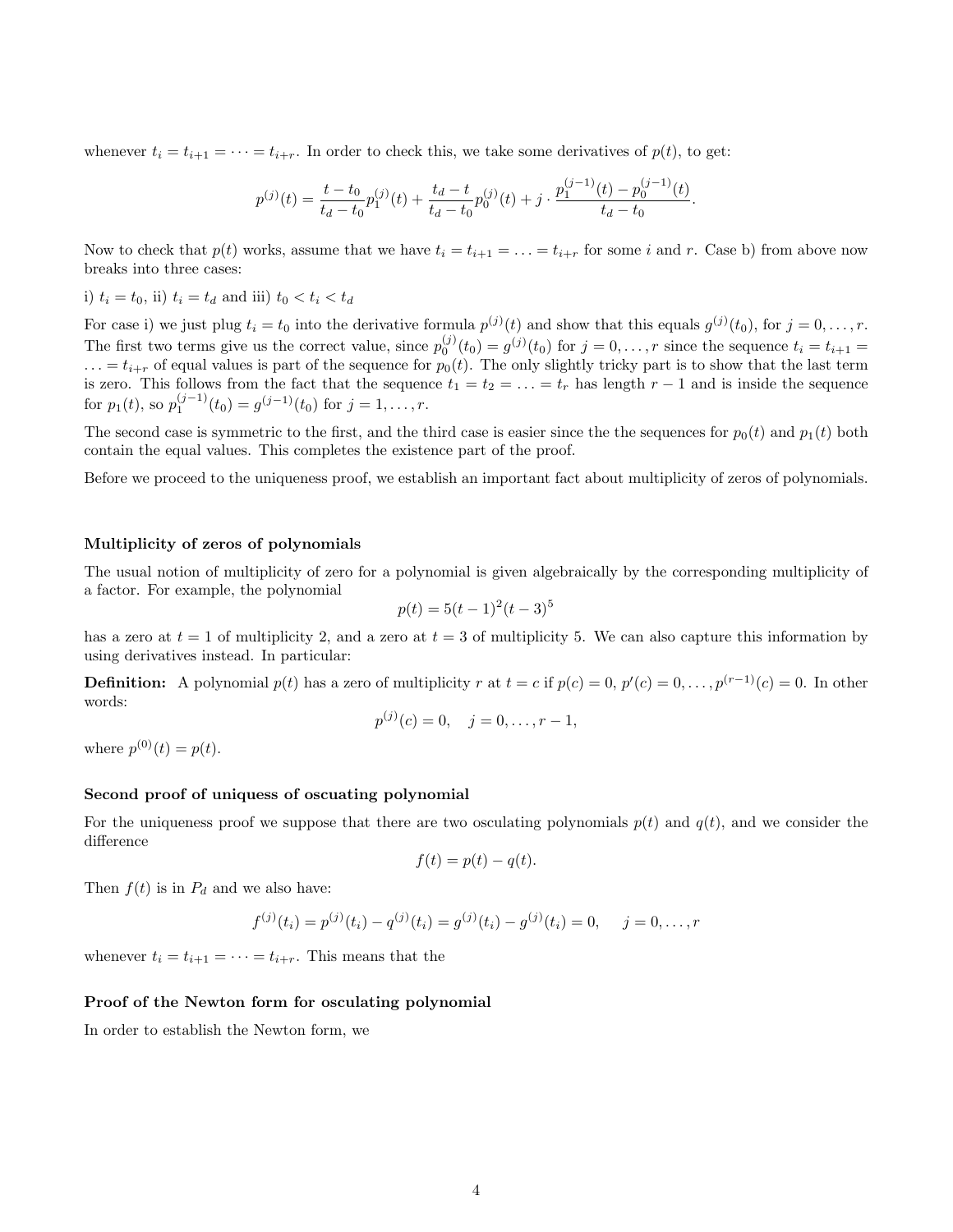## Lecture 6, Th Sep.22, 2011

Did Multiplicities of zeros, derivative form, proved lemma.

Defined the multiplicity of a zero for a function f at  $t = c$  to be  $r + 1$ , for  $r \ge 0$ , if  $f(c) = f'(c) = f''(c) = \cdots$  $f^{(r)}(c) = 0.$  (Of course,  $f(t) = f^{(0)}(t)$ .)

Give examples of polynomials and also at least one trig function like  $f(t) = 1 - \cos t$  at  $t = 0$  with multiple zeros. Show them what graphs of multiple zero points look like.

Then prove that a polynomial  $f(t)$  has a zero of multiplicity  $k \geq 1$  at  $t = c$  if and only if  $(t - c)^k$  is a factor of  $f(t)$ .

Continued with Newton form. Defined the general interpolation problem with derivatives (Hermite interpolation, or osculation), ie.

Given data  $t_0 \le t_1 \le t_2 \le \cdots \le t_d$ , and a data function  $g(t)$  (with "enough derivatives"), does there exist a polynomial  $p(t) \in P_d$  satisfying:

$$
p^{(j)}(t_i) = g^{(j)}(t_i), \quad j = 0, \dots, r
$$

whenever  $t_i = t_{i+1} = \cdots = t_{i+r}$ ? If  $p(t)$  exists, it is also unique in  $P_d$ ?

State answer as YES and YES! We did the case of strict inequality already, which is called simple interpolation. Now we want to do it in the Newton Form, in the general case. This proof uses induction. First note that there are two cases: a)  $t_0 = t_d$  and b)  $t_0 < t_d$ . In case a) we just use the Taylor polynomial, so there is nothing more to check. So assume we are in case b).

Induction step: Assume above for one fewer data points (d instead of  $d + 1$ ), or degree  $d - 1$  (instead of d). Then choose two such sets:  $t_0 \le t_1 \le t_2 \le \cdots \le t_{d-1}$ , and  $t_1 \le t_2 \le t_3 \le \cdots \le t_d$ . Associate the two solutions:  $p_0(t)$  and  $p_1(t)$ , respectively, to the above interpolation problem now in these two cases.

Then we show existence of  $p(t)$  with the formula:

$$
p(t) = \frac{t - t_0}{t_d - t_0} p_1(t) + \frac{t_d - t}{t_d - t_0} p_0(t).
$$

stopped here.

## Lecture 7, T Sep.27, 2011

Quiz 2 today. Then continue with proof from last time. Now we need to take a few derivatives of  $p(t)$ , give formula for  $p^{(j)}(t)$  and check that it works, to get existence. After reviewing the general setup, we took the derivatives, to get the formula

$$
p^{(j)}(t) = \frac{t - t_0}{t_d - t_0} p_1^{(j)}(t) + \frac{t_d - t}{t_d - t_0} p_0^{(j)}(t) + j \cdot \frac{p_1^{(j-1)}(t) - p_0^{(j-1)}(t)}{t_d - t_0}.
$$

Now the proof proceeds by induction. So we can assume that  $p_0(t)$  and  $p_1(t)$  satisfy the interpolaton conditions for their respective sequences. Now to check that  $p(t)$  works, assume that we have  $t_i = t_{i+1} = \ldots = t_{i+r}$  for some i and r. Case b) from above now breaks into three cases:

i)  $t_i = t_0$ , ii)  $t_i = t_d$  and iii)  $t_0 < t_i < t_d$ 

For case i) we just plug  $t_i = t_0$  into the derivative formula  $p^{(j)}(t)$  and show that this equals  $g^{(j)}(t_0)$ , for  $j = 0, \ldots, r$ . The first two terms give us the correct value, since  $p_0^{(j)}(t_0) = g^{(j)}(t_0)$  for  $j = 0, \ldots, r$  since the sequence  $t_i = t_{i+1}$  $\ldots = t_{i+r}$  of equal values is part of the sequence for  $p_0(t)$ . The only slightly tricky part is to show that the last term is zero. This follows from the fact that the sequence  $t_1 = t_2 = \ldots = t_r$  has length  $r - 1$  and is inside the sequence for  $p_1(t)$ , so  $p_1^{(j-1)}(t_0) = g^{(j-1)}(t_0)$  for  $j = 1, ..., r$ .

The second case is symmetric to the first, and the third case is easier since the the sequences for  $p_0(t)$  and  $p_1(t)$ both contain the equal values. Based on a few questions, it was evident that at least a couple of students actually followed this proof.